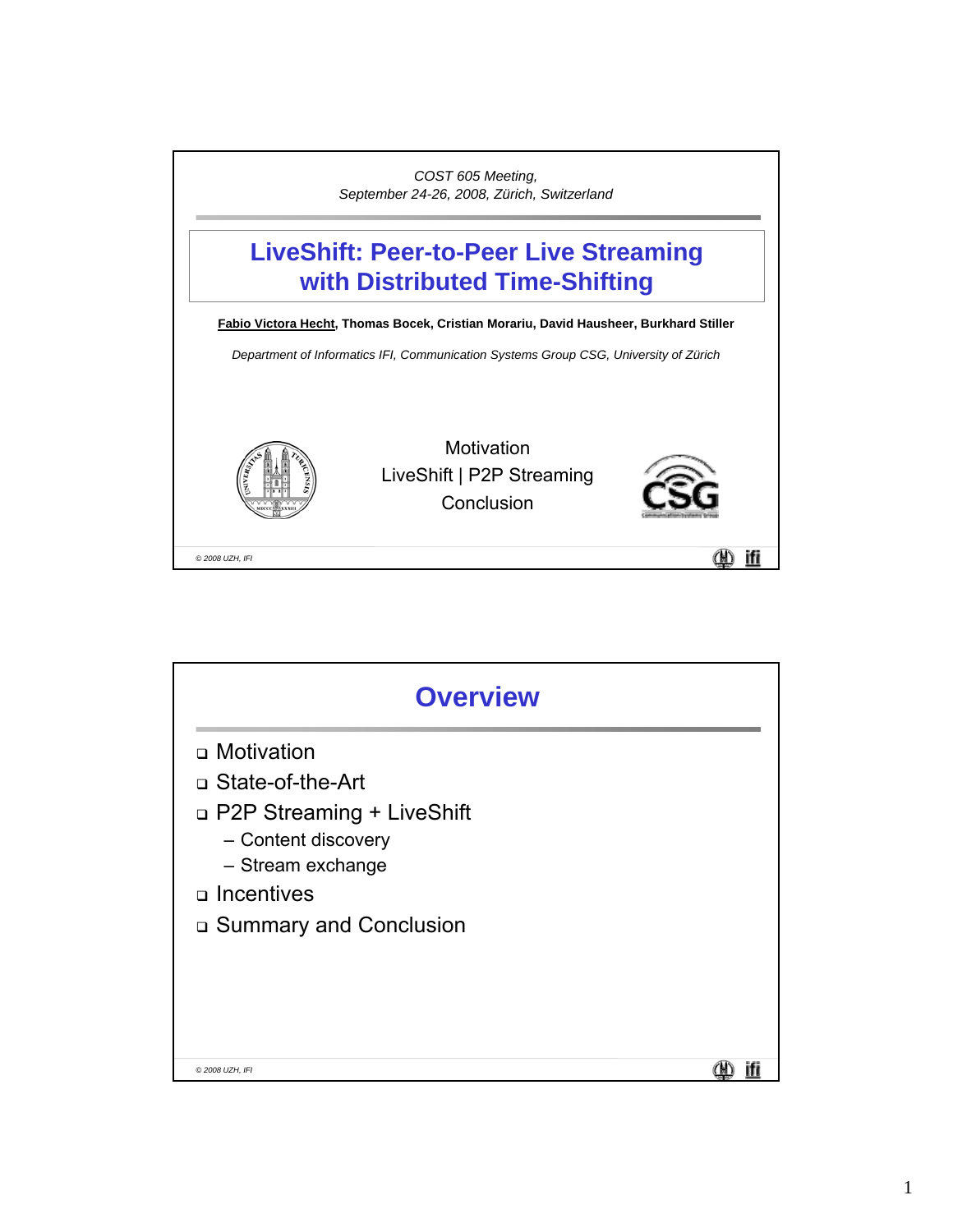

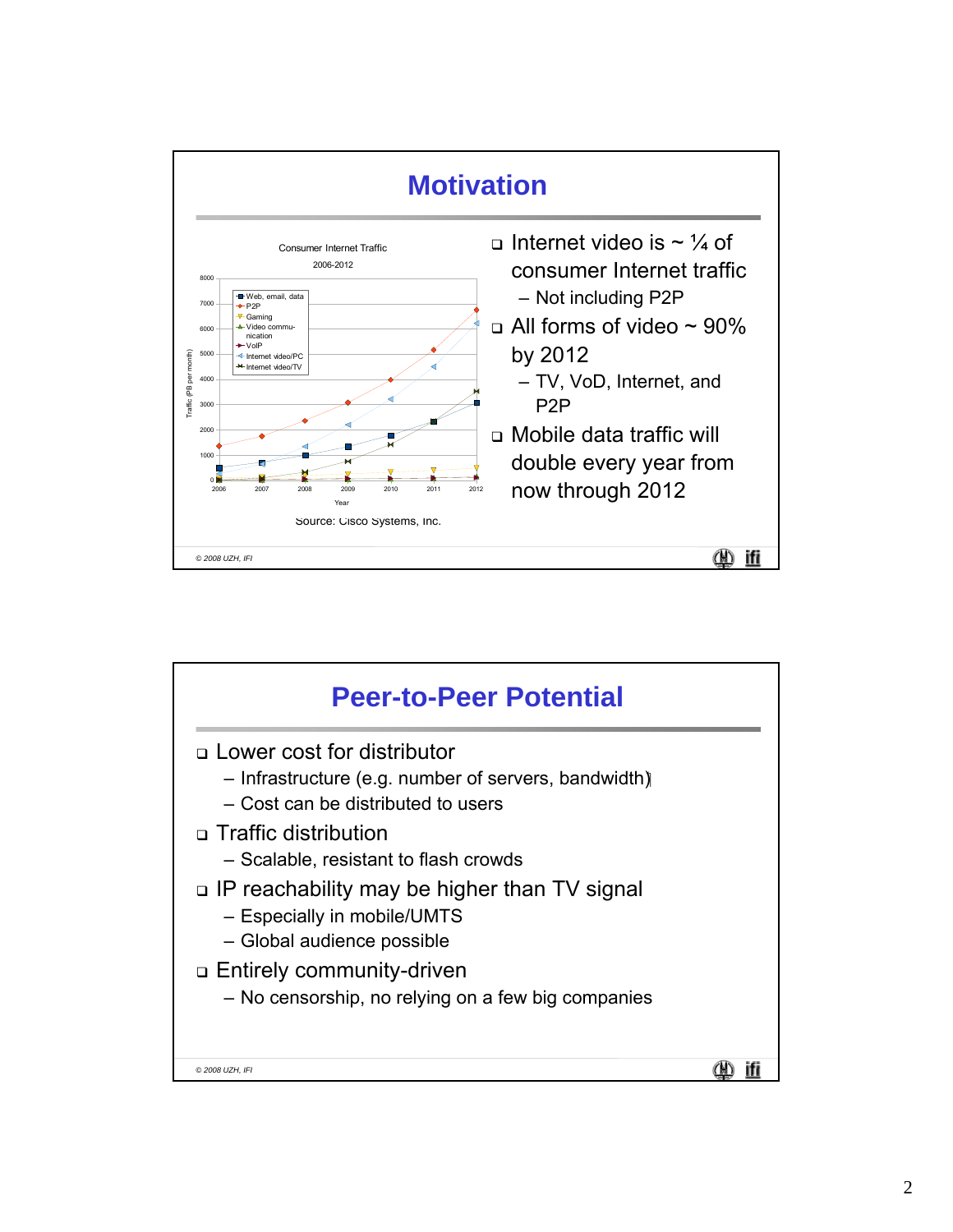

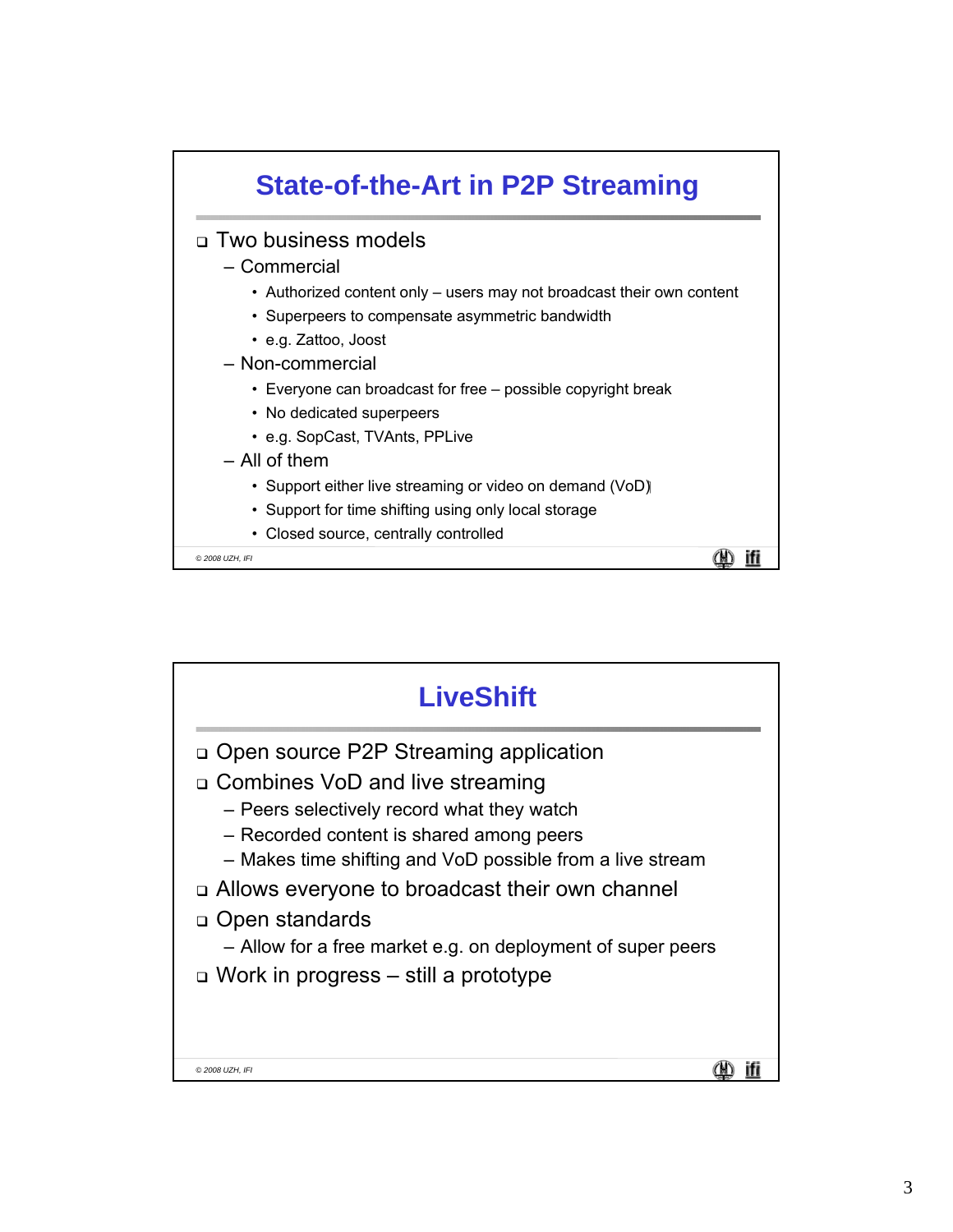

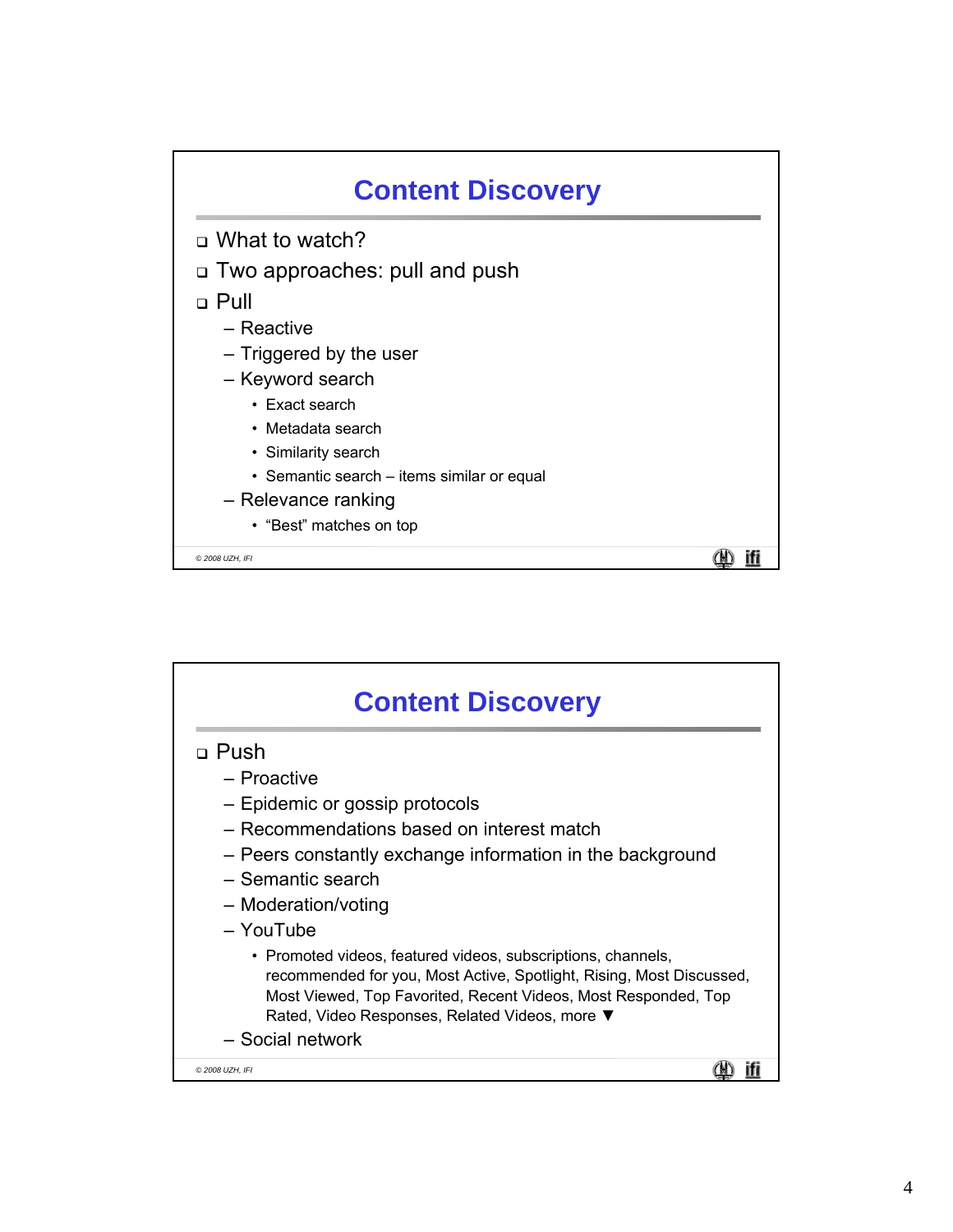

|                            | cool video                                 | Search Torrents   Browse Torrents   Recent Torrents   TV shows   Music   Top 100<br>Pirate Search                       |                                                   |                           |                |                          |
|----------------------------|--------------------------------------------|-------------------------------------------------------------------------------------------------------------------------|---------------------------------------------------|---------------------------|----------------|--------------------------|
|                            |                                            |                                                                                                                         |                                                   |                           |                |                          |
| Search results; cool video |                                            | All <b>Baudo</b> Video <b>Bapications</b> Boarres <b>Bother</b> B (search titles only)                                  |                                                   | Displaying hits from 1 to |                |                          |
|                            |                                            |                                                                                                                         |                                                   |                           |                |                          |
|                            | Type                                       | Name                                                                                                                    | <b>Uploaded</b>                                   | Size                      | SE LE          |                          |
|                            | Video > Movies                             | Bioldord.Shmecklers.Cool.Ideas.2006.DVDRip-Morsan                                                                       | Y-day 19:07 零                                     | 705.84 MB                 | 5              | $\overline{a}$           |
|                            | <b>Video &gt; Movies</b>                   | Life.ls.Cool[2008]DVDRip[XviD]-BiFOS                                                                                    | 09-13 22:25 享 口                                   | 1.38 GiB                  | $\Omega$       | $\overline{\mathcal{D}}$ |
|                            | Video » Movies                             | Let's Get Lost (1988) DVDRip + Extras                                                                                   | 09-15 16:31 享见                                    | 2.25 GiB                  |                | $3 - 10$                 |
|                            | Video > Movies                             | Dantes Inferno(2007)DVDRip(XviD)-FRAGMENT                                                                               | 09-17 11:24 8                                     | 699.34 MB                 | 39             | 35                       |
|                            |                                            | Video > Movies DVDR Our.Daily.Bread-Unser.Taglich.Brot.2005.PAL-DVDR                                                    | 09-16 11:04 享受                                    | 3.83 GiB                  | 6              | 16                       |
|                            | <b>Video &gt; Movies</b><br>Video » Movies | THE LADIES MAN(2000)[AC3 5.1] [DVDRig]-FLAWL3SS                                                                         | 09-1501:15 享<br>09-14 15:49   700.03 MB   264 686 | 970.5 MB                  | 26             | 42                       |
|                            |                                            | The Last Lear (2008) [(Hindi) PDVDrip (XviD)]<br>Video » Music videos Metallica - The day that never comes (LIVE VIDEO) |                                                   |                           |                | $\overline{\mathbf{3}}$  |
|                            |                                            | Video > Music videos gregory isaacs live at the brixton academy 1984 video                                              | 08-2403:07 3                                      | $3.14$ GiB                | $\circ$        | $\ddot{\rm{o}}$          |
|                            | Video > Movies                             | Slow Burn DVDRip DivX                                                                                                   | 08-21 22:05 享 Q 700.19 MB                         |                           | R              |                          |
|                            | Video > Other                              | Die schoen Bahnstrecken - Drivers-eye Trains - France 021taly 0                                                         | 08-22 15:44 客                                     | $1.12$ GiB                | л.             | $\circ$                  |
|                            | Video > TV shows                           | The History Of Beavis And Butthead Parts 1 & 2 ipod Classic                                                             |                                                   |                           | $\overline{5}$ | $\overline{\mathbf{3}}$  |
|                            | $V$ ideo > TV shows                        | Mary Hartman, Mary Hartman 1x11 PLUS EXTRAS                                                                             | 09-06 04:13 HS Q 179.48 MB                        |                           | $\tau$         | $\overline{2}$           |
|                            | Video > Movies                             | In Too Deep [1999] [Eng] -Hammer71                                                                                      | 08-30 05:13 享 700.03 MB                           |                           | 17             | $\overline{4}$           |
|                            | <b>Video &gt; Movies</b>                   | Women In Love - 1989 Drama - Glenda Jackson, Oliver Reed                                                                | 09-09 22:02 客                                     | 700.6 MB                  | 8              | R                        |
|                            | Video > TV shows                           | 2008 MTV Video Music Awards HDTV + BONUS FEATURES                                                                       | 09-09 02:00 号号                                    | $1.49$ GiB                |                | 1 178                    |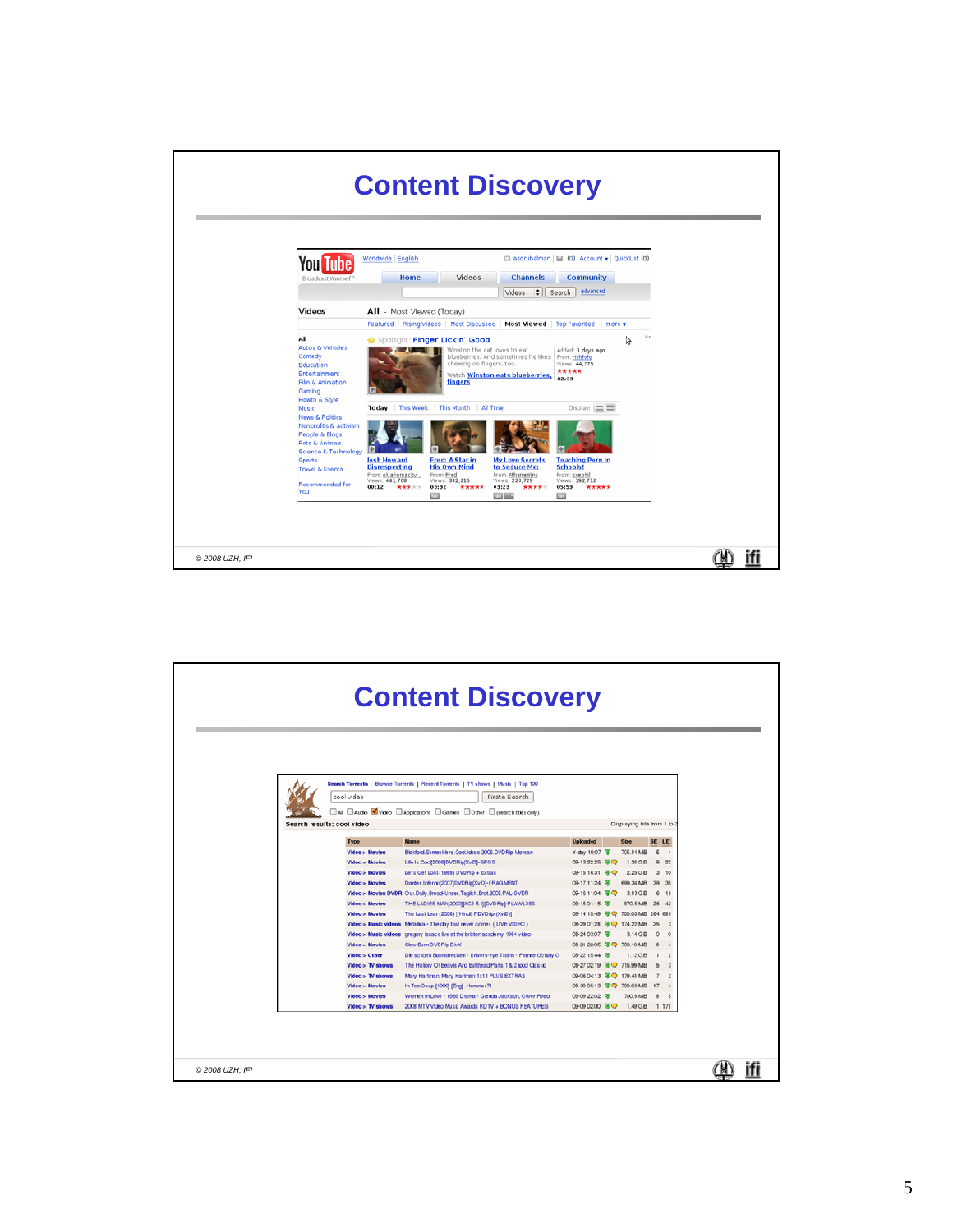

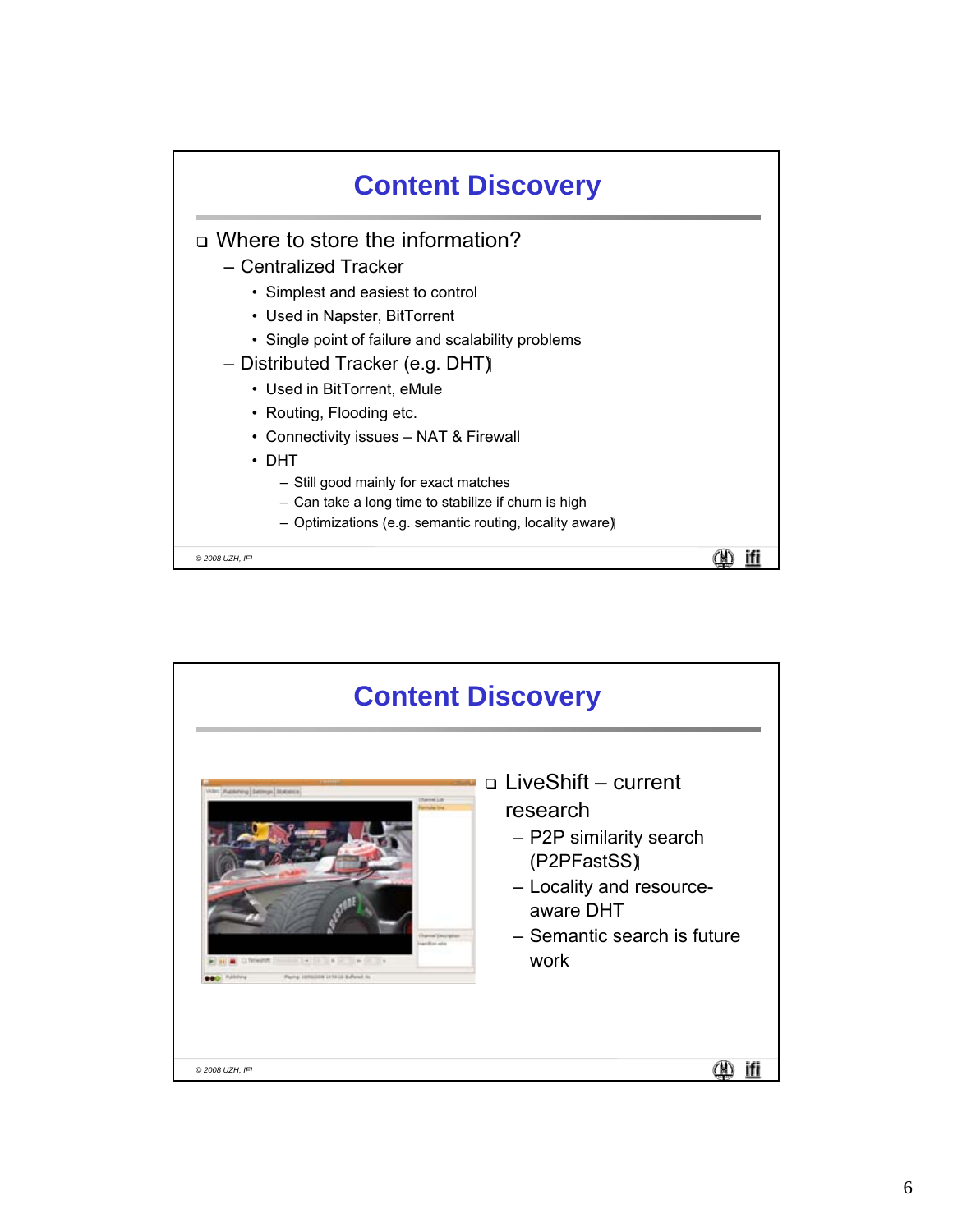| <b>Stream Exchange</b>                                                                                                                                                                                                          |  |
|---------------------------------------------------------------------------------------------------------------------------------------------------------------------------------------------------------------------------------|--|
| $\Box$ How to get the stream?<br>□ Objective: maximize QoE<br>- High quality, low and uniform delay<br>- Resist to churn, jitter, asymmetric bandwidth<br>□ Structure<br>– IP multicast<br>– Tree<br>- Multiple trees<br>– Mesh |  |
| © 2008 UZH, IFI                                                                                                                                                                                                                 |  |

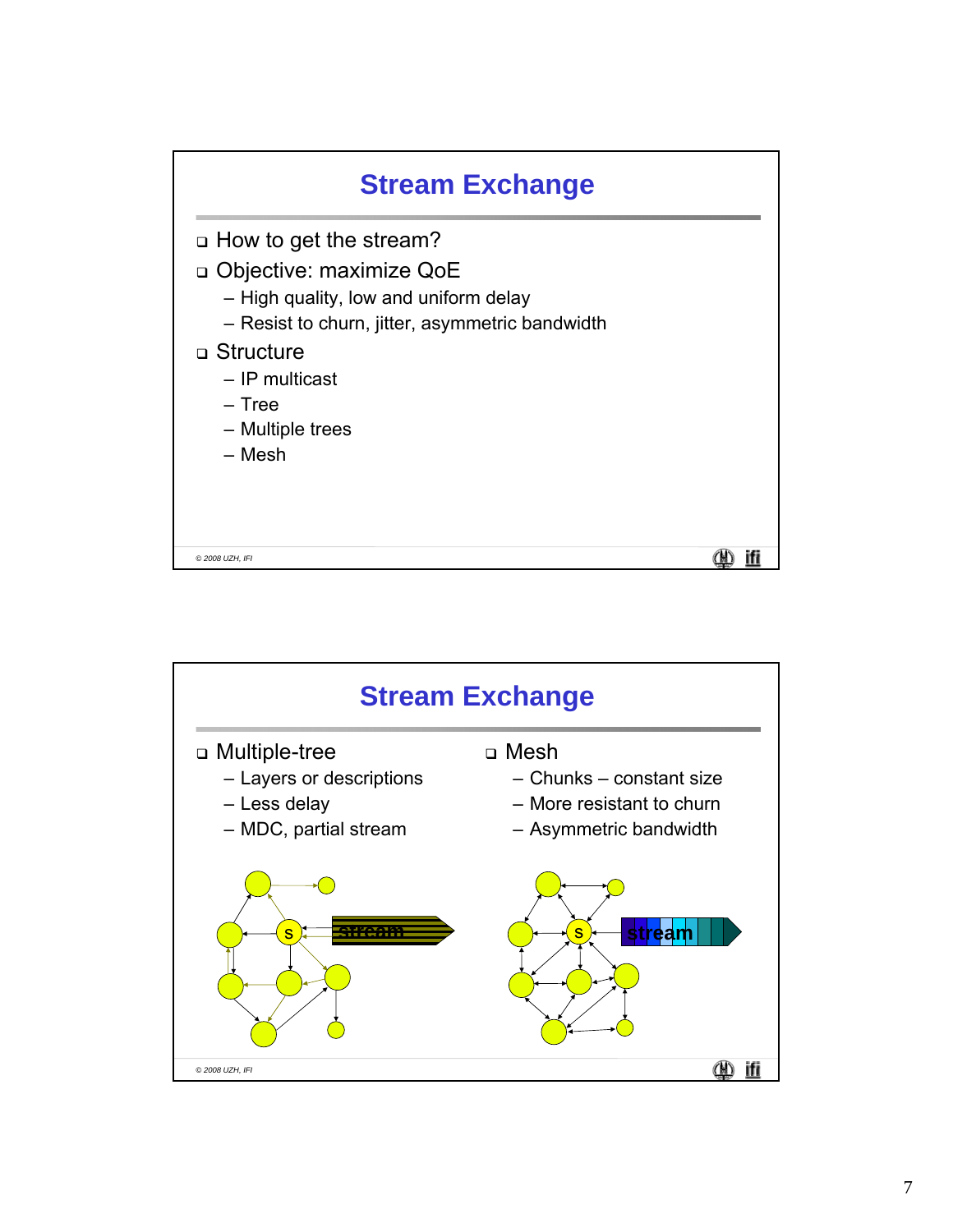

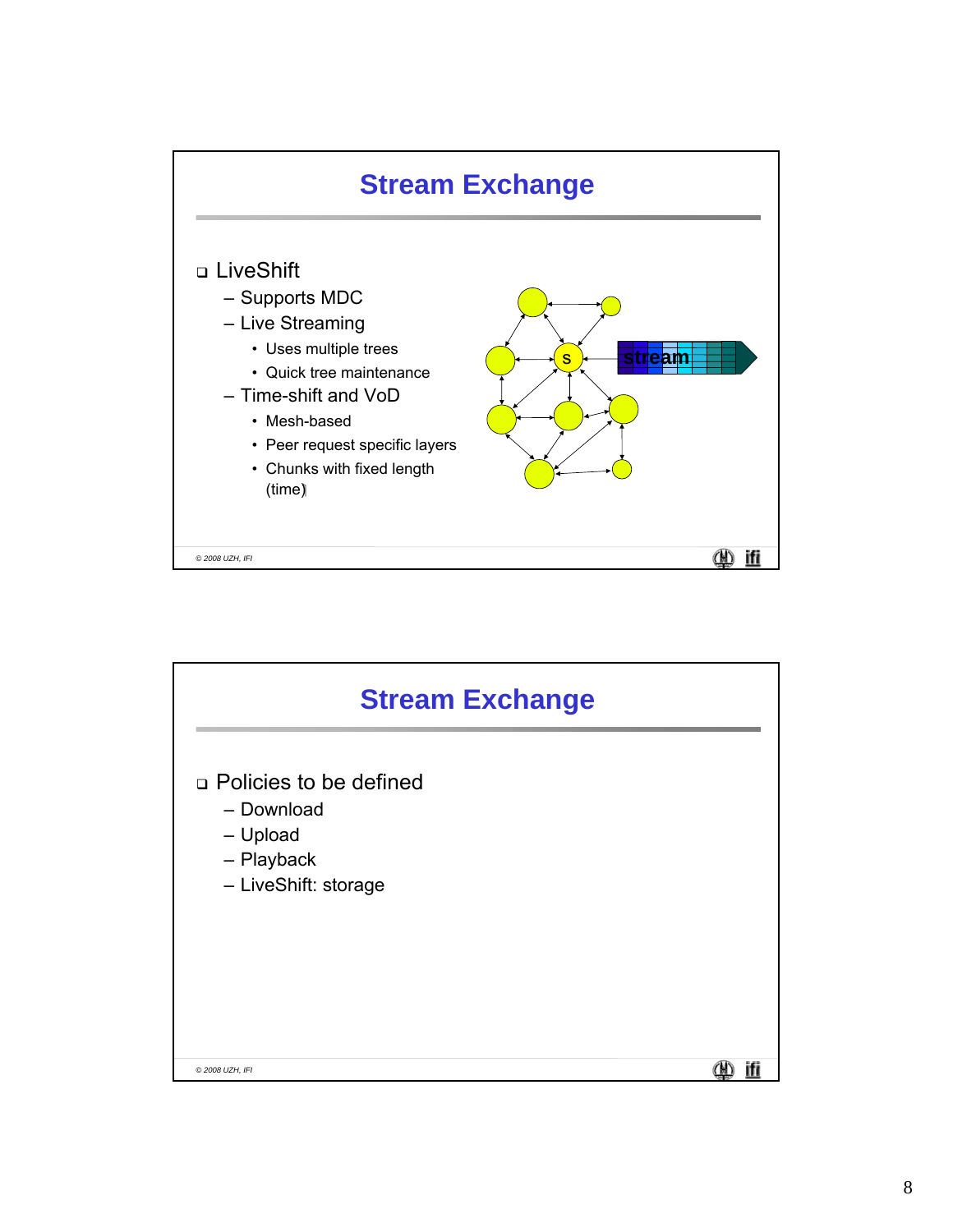

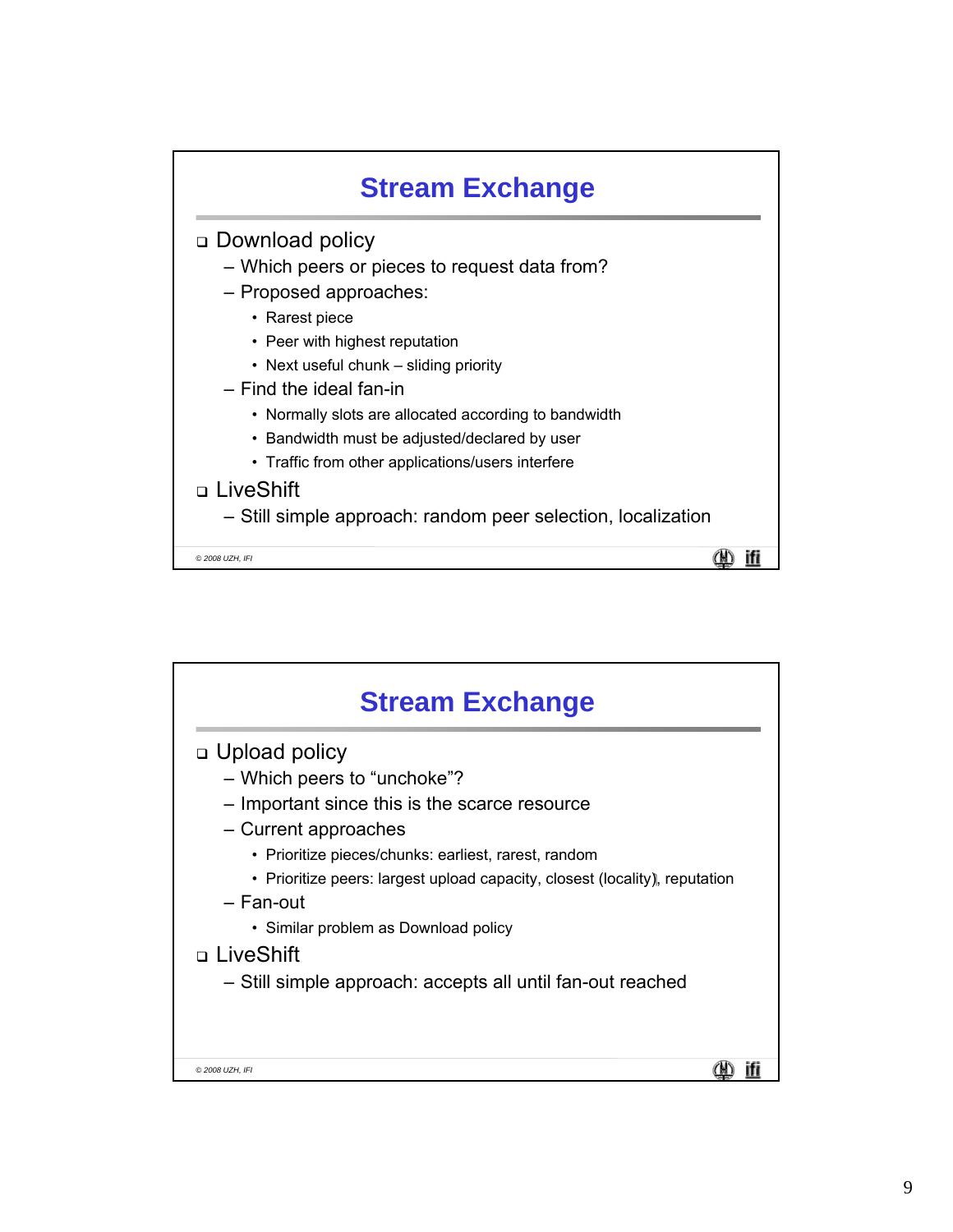

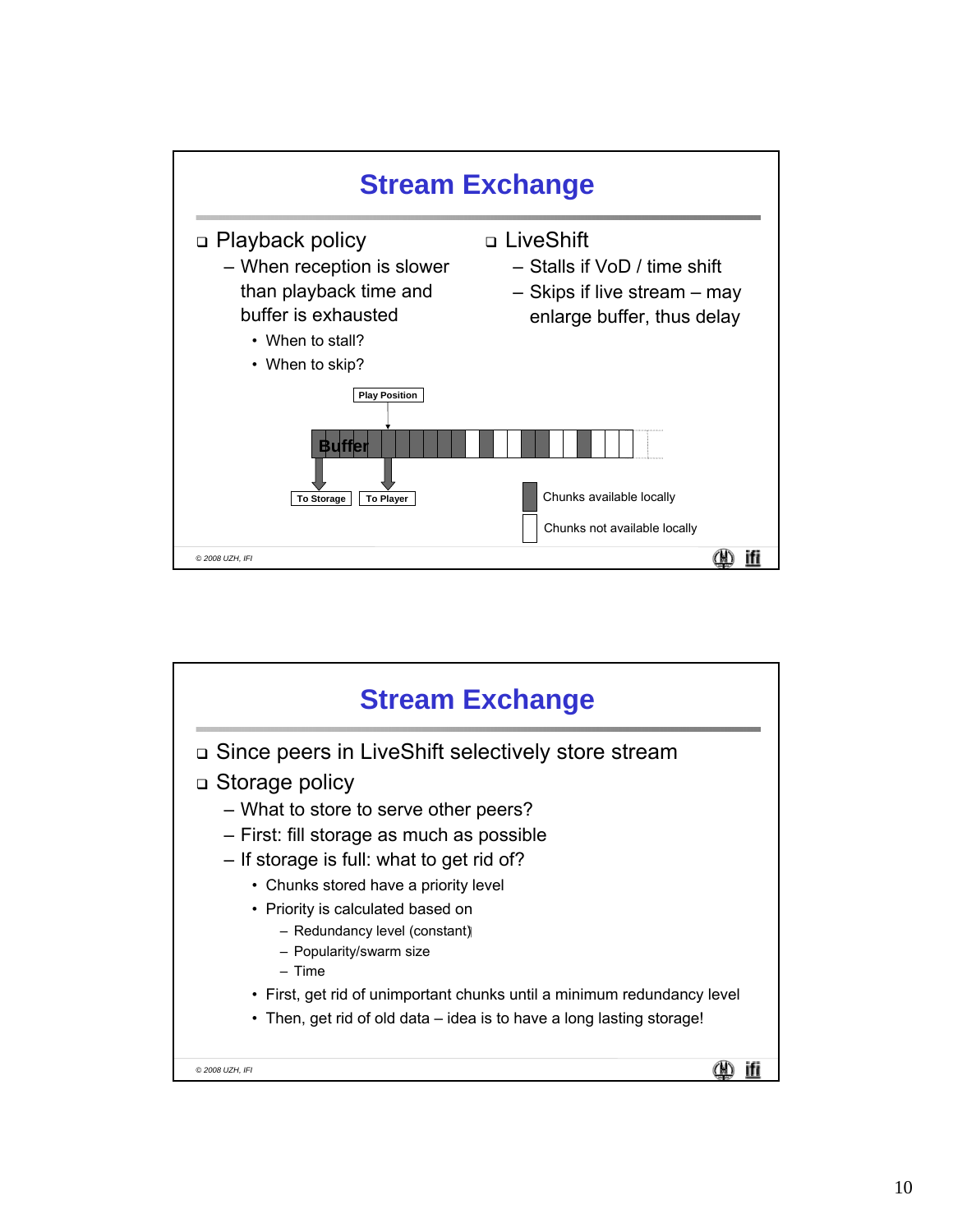